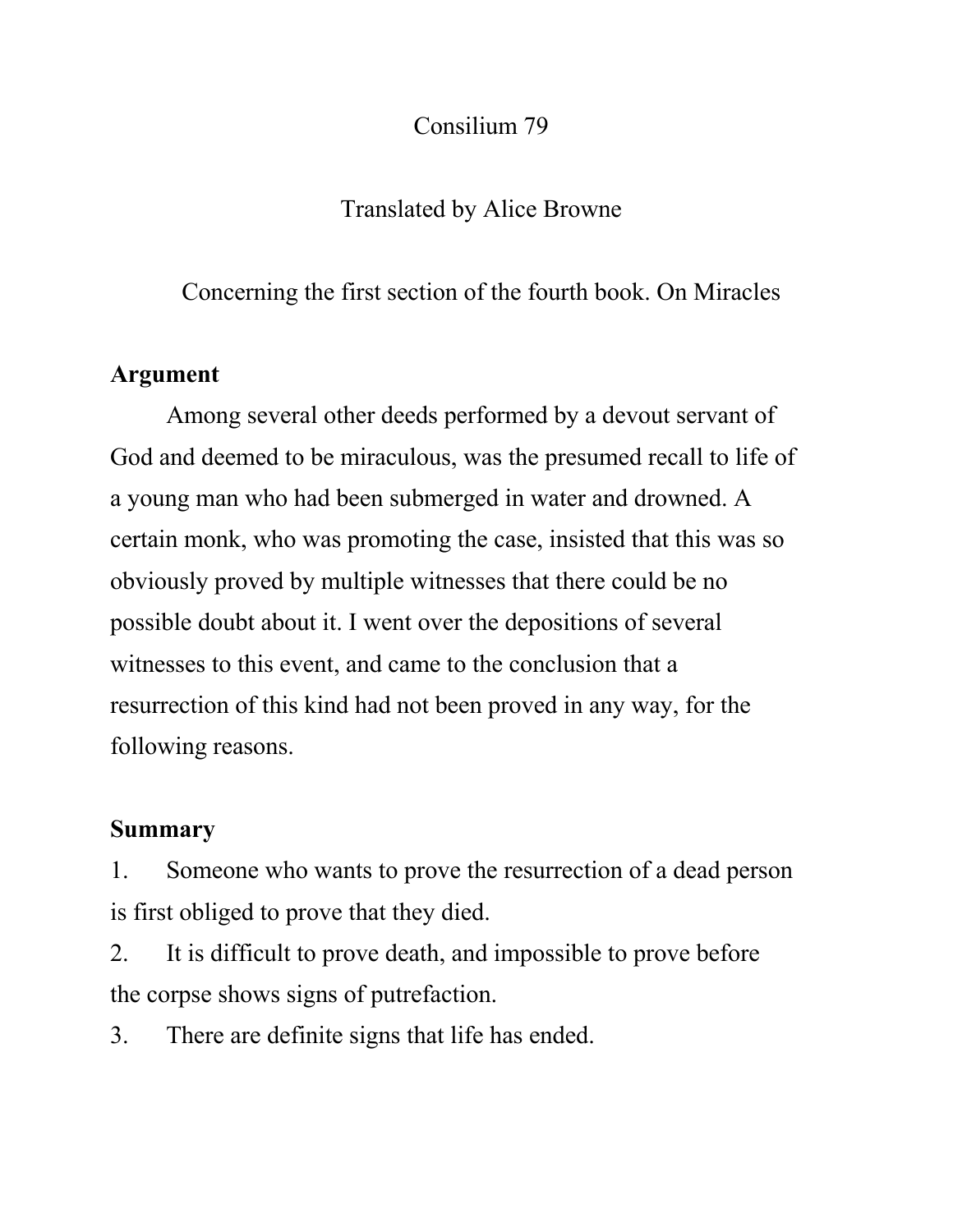4. People can sometimes appear dead from the violent effects of some diseases, even though they are still alive.

5. Living people are sometimes taken out for burial as dead.

6. A dead person cannot be distinguished from a living person in the throes of some suffocating illness; see also no. 10.

7. People who die of a suffocating illness should not be taken out for burial before the third day; the reason why.

8. The signs of death are equivocal, and can also appear in living people.

9. If death is not proved, resurrection cannot be proved.

10. The resurrection of the dead is a property of human beings alone.

11. Dead animals cannot be resurrected.

12. What a crisis is.

13. Crisis in healing an illness, insofar as the healing results from it, always excludes miraculous causality.

14. A person cannot live without respiration for even a moment.

15. It is impossible for a living being not to breathe.

16. [Ditto]

17. A person can live without visible respiration, but not without transpiration, which is not visible.

18. Which parts of the body are involved in respiration.

19. How a person can live for some time without apparent respiration.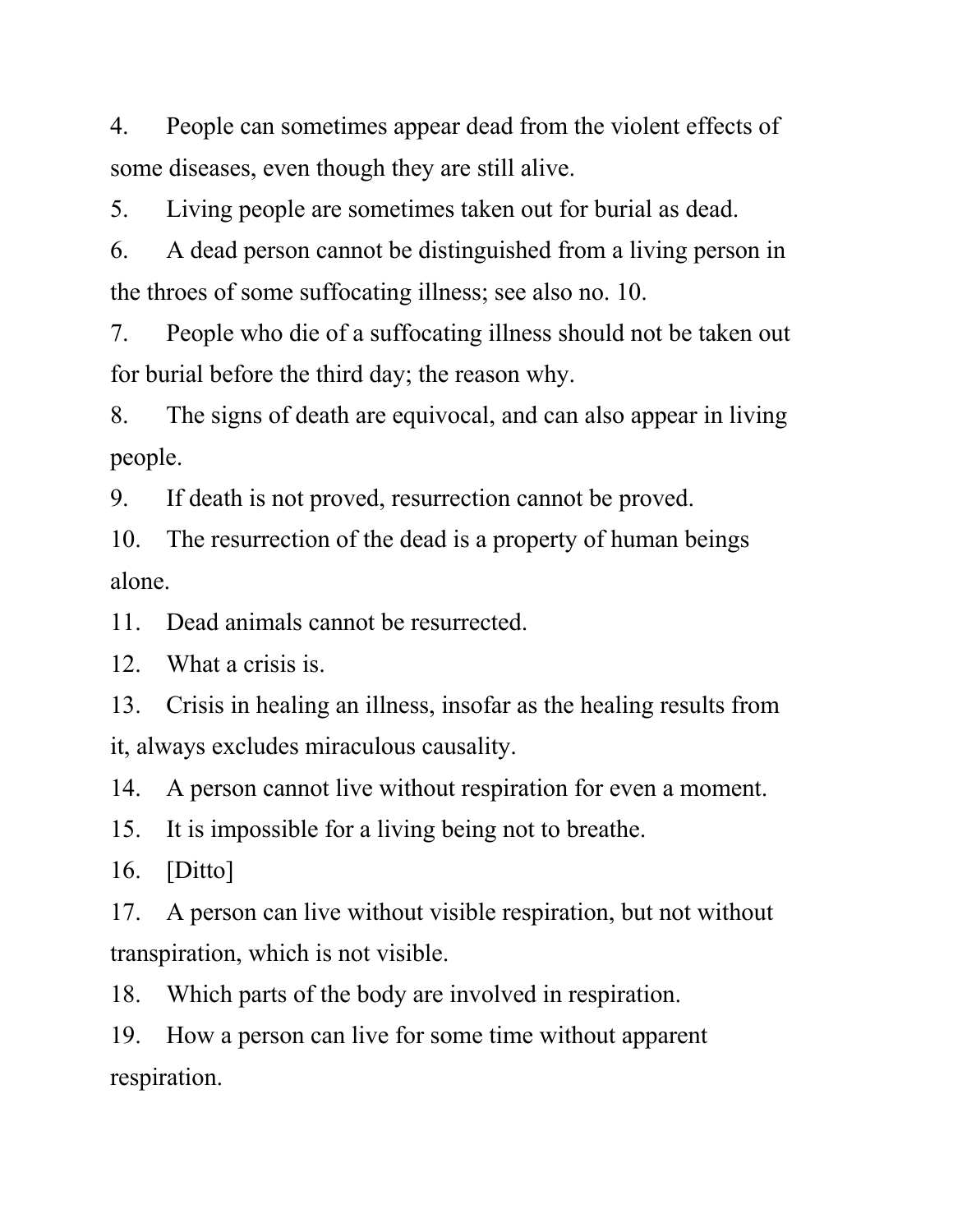20. It is impossible to be certain that a person is dead, other than by the putrefaction of the body.

The alleged resurrection of the young man under consideration has not been adequately proved, in spite of the depositions of the witnesses. This obviously follows from the single condition, that someone who wants to give true testimony that a dead person has been resurrected, is obliged to know for certain and give indubitable testimony that the person was really dead. It is not just difficult to testify certainly to this before the body starts to putrefy, but completely impossible: see what I said in *Quaestiones*, Book 4, title 1, final question, no. 54, on the authority of Celsus, *De medicina*, book 2, chapter 6. The signs that life has ended are not at all adequately known. It is not just ordinary unprofessional people, like all the witnesses in this case, who can be wrong and think someone is dead when they are still alive: philosophers, and even highly experienced doctors, cannot reach certainty about this, unless they take refuge in some experiments I discuss in the passage cited above, so as to become more certain of the truth in this profound uncertainty. However, the majority of doctors bear witness that these experiments are frivolous and deceptive.

This should not be surprising, because the violence of some illnesses can snatch people so far away from any perception of life that they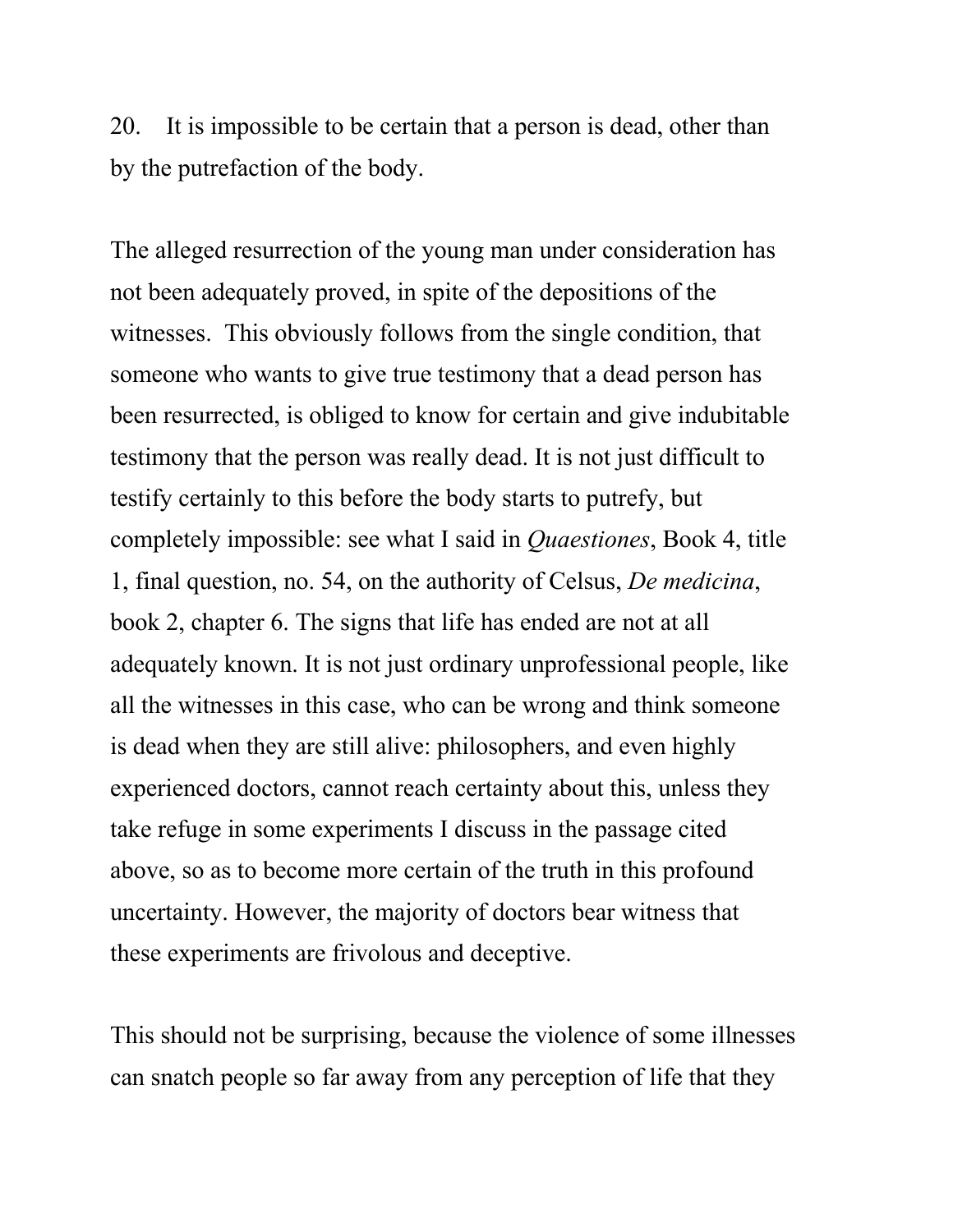do not give the slightest sign of remaining life which would enable people to realise they are alive: for these illnesses, see the passage of book 4 cited above, and others in the same book. As a result, it sometimes happens that living people are taken away for burial: see the stories in Schenck [Johannes Schenck von Grafenburg], *Observat. titul de apoplixea*, book 1, and elsewhere, and other stories in Domenico Terilli, *De causis mortis repentinae*, section 6, chapter 2. I would like to add another equally amazing story, as follows:

This past year, 1656, a young man who was caring for the sick in the Ospedale Santo Spirito caught the plague, fell into a syncope from the violence of the illness, and was carried out for dead. His body was cast out with the corpses of those who had died of plague. When the corpse-bearers were preparing to take it to the appointed place with the other bodies by boat on the Tiber, he showed some signs of life, and was taken back to the hospital, where he recovered to some extent, but fell into another syncope after two days. Again his body was cast out to be buried with corpses of those who had died of plague, but he revived again. He was treated with the right medicines, eventually recovered completely, and is still alive. But we know that during this plague at Rome other people who still had traces of life were committed to the tomb as dead.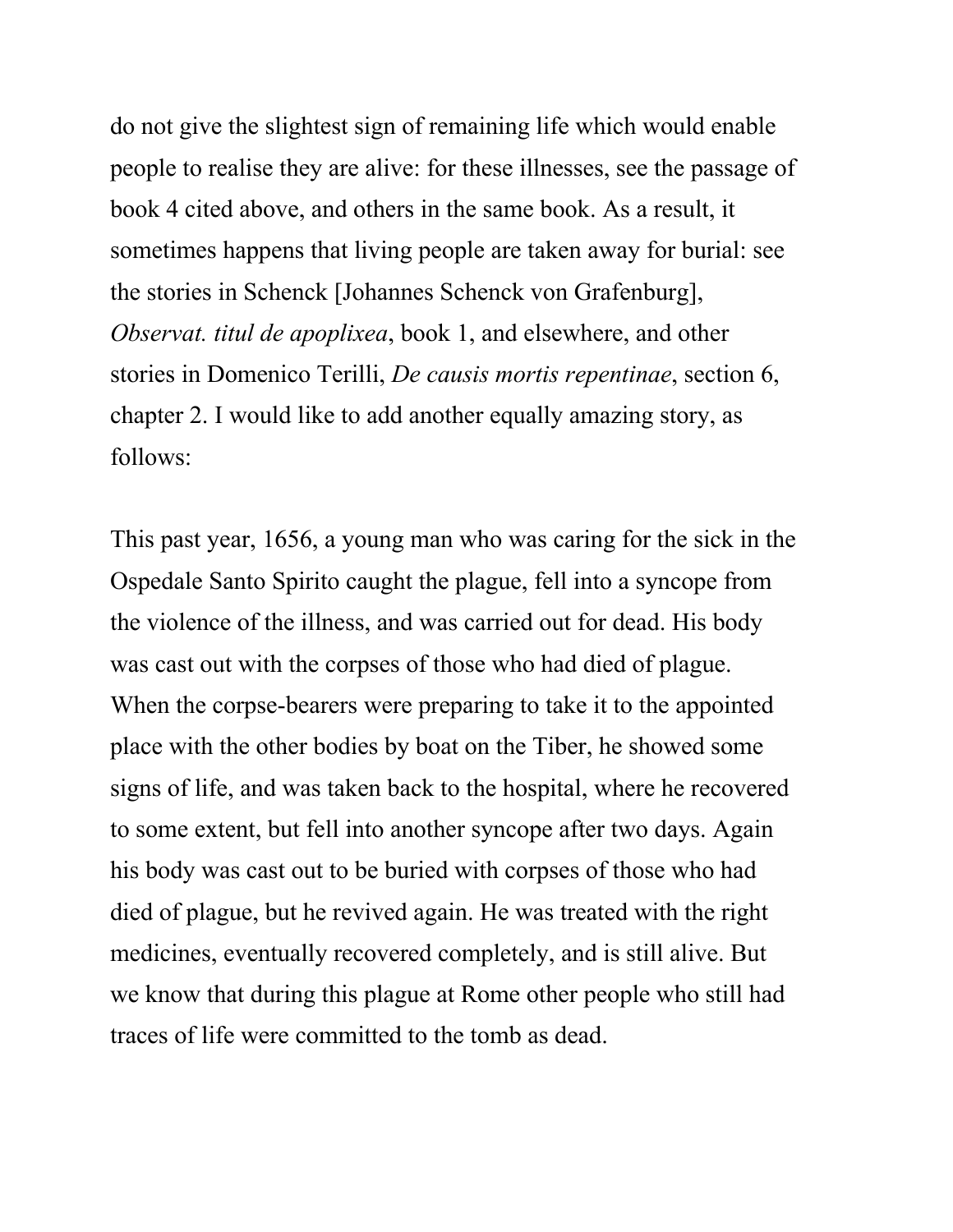These stories are more than enough to demonstrate that there is no way to distinguish a person who is still alive from one who is actually dead, if he is stricken with some disease inducing unconsciousness, such as apoplexy or syncope or other kind of suffocation. For this reason doctors advise that people suffering from illnesses of this kind should not be taken away for burial before three days have elapsed, even if they appear to be dead: Avicenna I, tertii, tract. 5, cap. 12, and many other ancient authors. Domenico Terilli in the cited passage, François Ranchin, *De morb[is] subitan[eis]*, chap. 1, because they say that at any point during this period of three days they can still revive if they are not really dead. I have explained elsewhere (loc. cit, no. 50) the reason for marking out this period of time.

We can easily deduce from the above that the witnesses in the case could not have testified from certain knowledge that the young man was really dead as a result of drowning in the river: they could only testify that that he appeared to be dead and they all thought that he was, because, as they testified unanimously, he did not move or breathe, he was cold, his eyes were dark, and his face was swollen and remarkable for its deathly pallor.

But all these signs are equivocal, and are common to the dead and to people who are not really dead, but suffering from the diseases I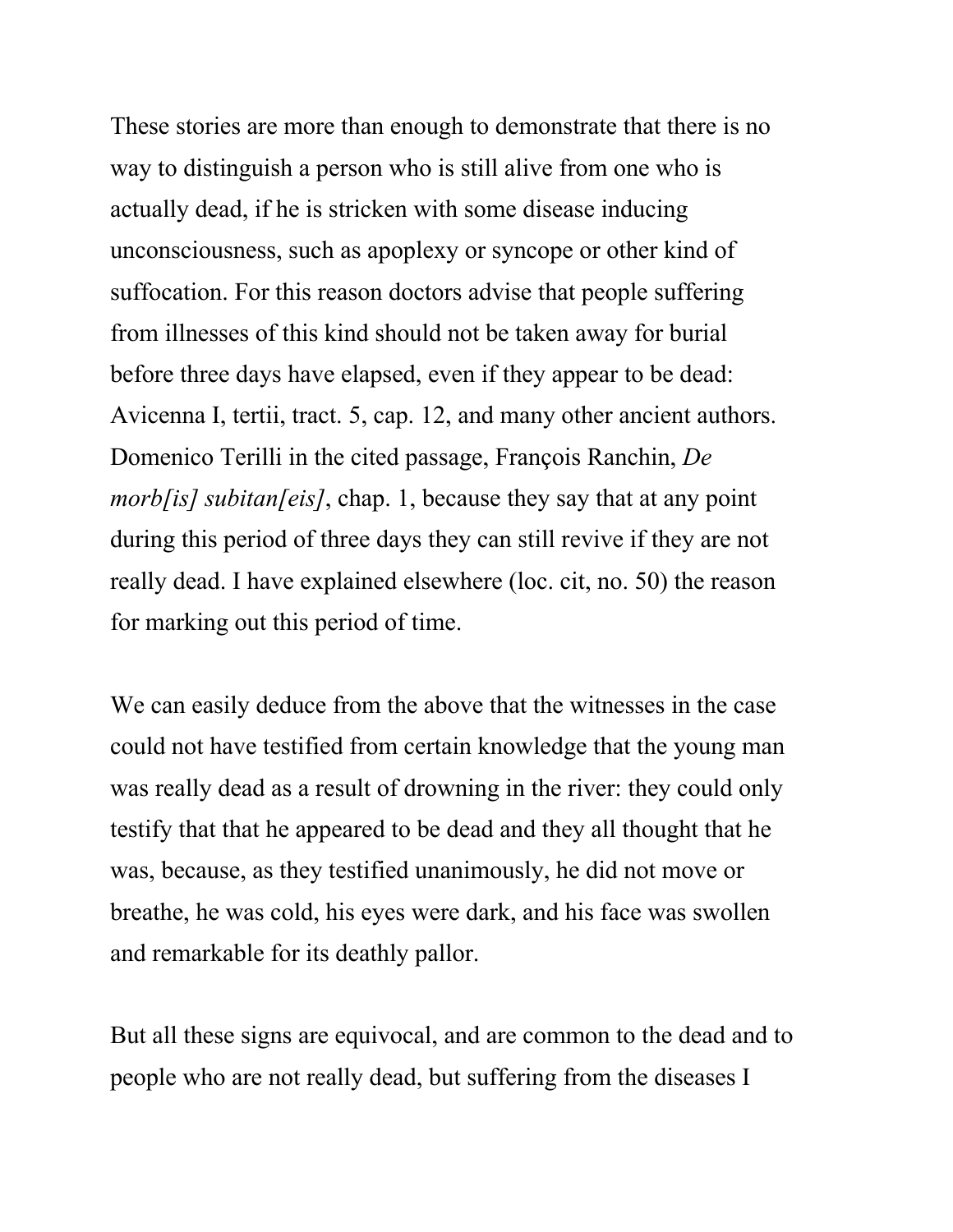have mentioned, that is, a strong apoplexy, syncope, or some kind of suffocation, and hence they do not prove that a person is really dead. So, if death is not proved by the presence of these signs, resurrection cannot be proved, as it can only happen to dead people. Other animals cannot be resurrected after they die, as their forms are destroyed at death and cannot return from non-being to being, as I have explained elsewhere in the passage cited.

The testimony of the witnesses not only does absolutely nothing to prove the resurrection of the young man, but the sequence of events does a great deal to prove the contrary, that is, that he was not dead at all, but still somehow alive and suffering from the suffocating effects of drowning, and when this was overcome by nature he came back to life.

They say that the young man had been submerged in the river, and was pulled out of the water after an hour. After four more hours, he vomited a lot of mucous matter from his mouth, together with some water, and then came back to life in accordance with the prayers of the devoted servant of God. However, the witnesses do not agree about the time when he ejected this matter from his mouth: some stated that it happened before there was any sign of movement, others that it happened after he showed signs of life. However, in either case, we can be certain that that this event was not a miracle,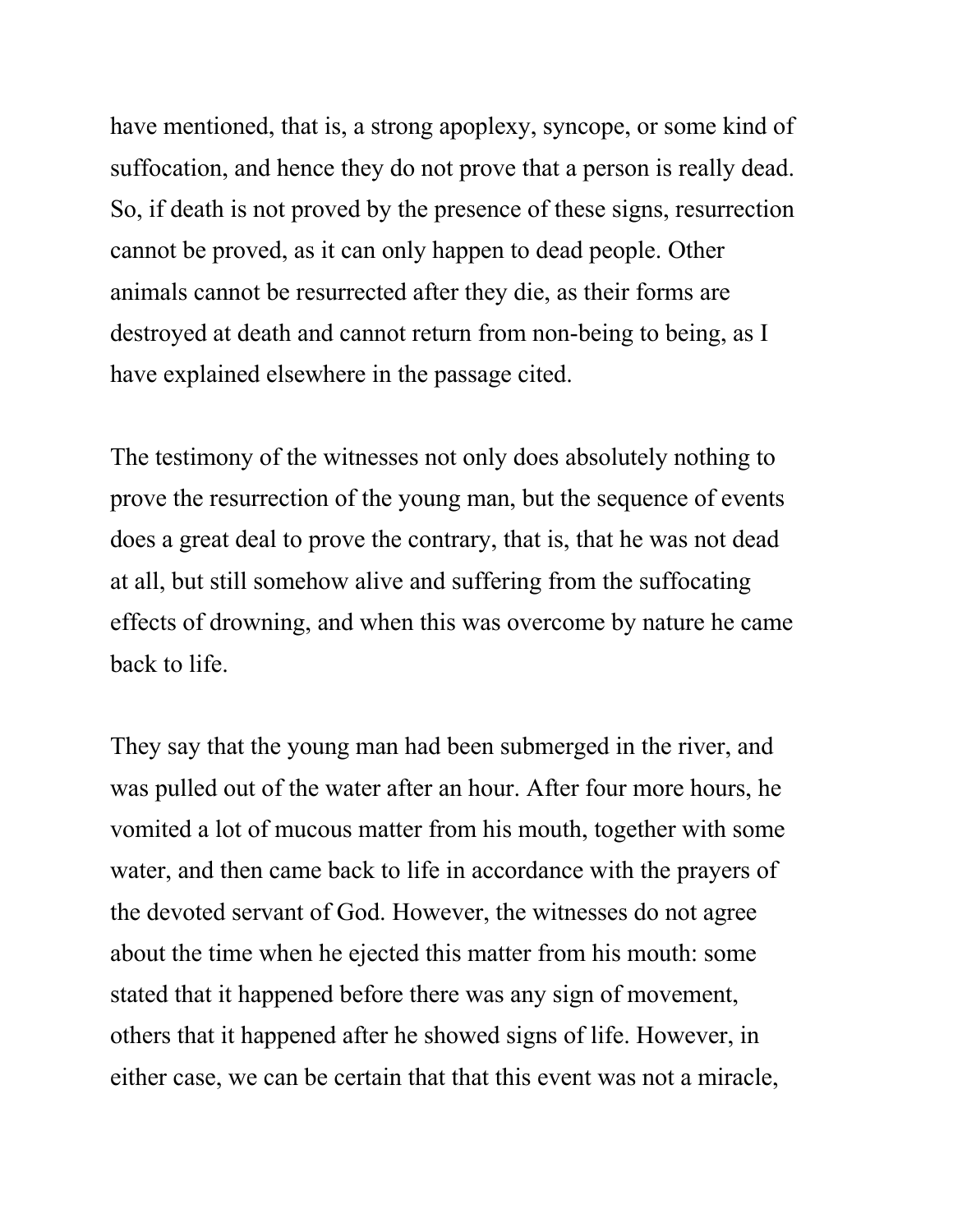and not even something to count among events that have usually caused great wonder in people who hear about them. It is clear that very many people have come back to life after being suffocated either through drowning or in some other way, not just after a few hours, like this young man, but after a whole day, or even after three days. It happens in this way: respiration is cut off in the water, and, with their spirits oppressed, and an apoplectic condition induced, people are thought to be dead when in fact they are still alive. Transpiration preserves their life, gradually increasing until it ends with free respiration, which makes it obvious that they are still alive. There is obvious proof that this is what happened to the young man, from the fact that he expelled mucus and water from his mouth, and then nature, relieved by their exit, was allowed to breathe freely, and recalled him to life. This sequence of events makes it all the clearer that the result should be attributed to nature, because it happened following a crisis, which, when it is good and happens suddenly, is defined as a movement excited by nature to expel disease-inducing matter from the body and vanquish illness. Galen, book 3, chapter 1, *De crisibus*. Now I have proved elsewhere, in the passage cited, question 4, number 13 and following, that a movement of this kind, since it is caused by nature and battles the illness, always excludes a miracle, insofar as the result follows from it: see Galen, ibid. This is why it is established that natural movements of this kind never occur in the miracles listed in sacred history, in the Old and New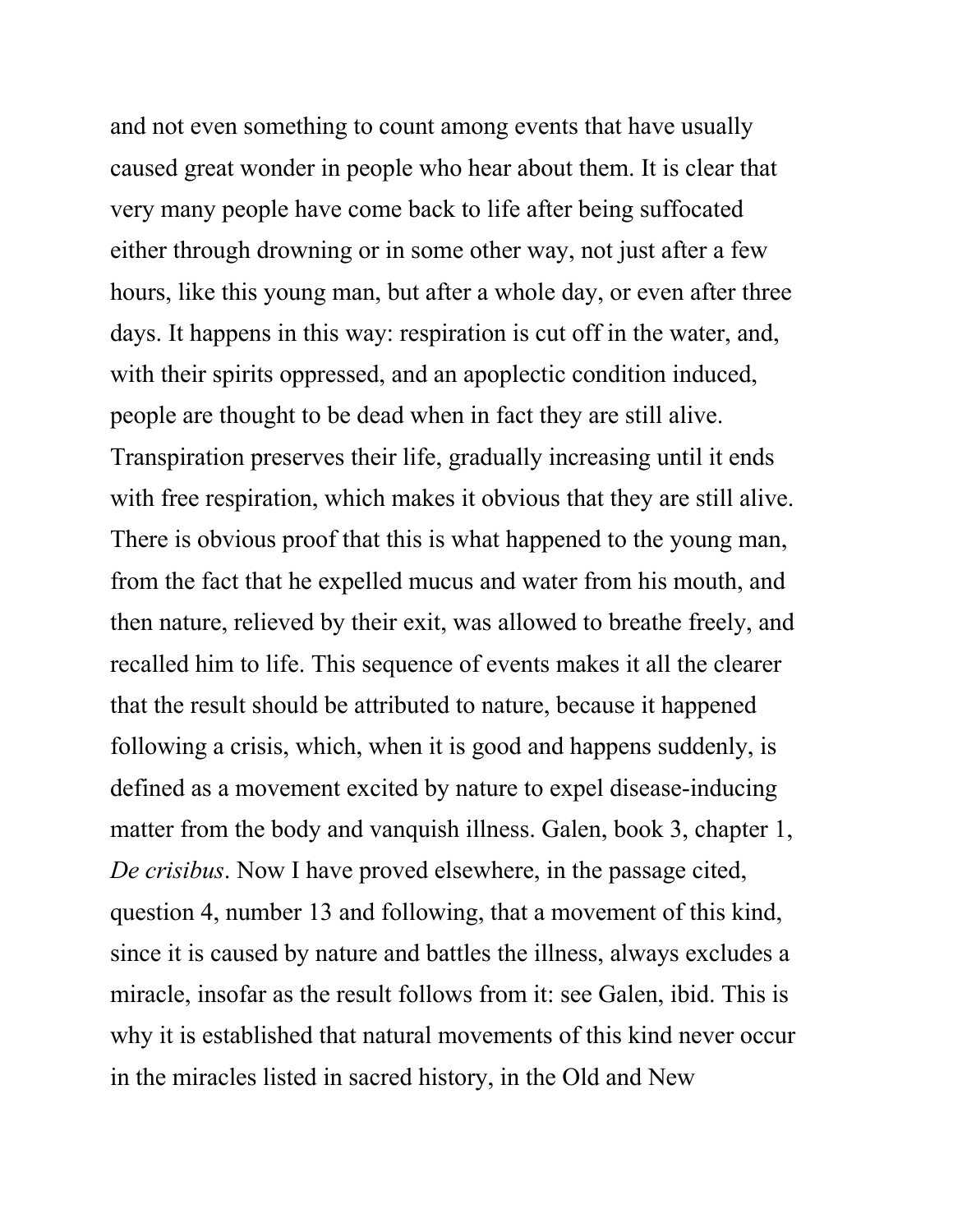Testaments, or other texts canonized by Holy Church, in order to teach us clearly that their effects resulted from divine power alone, without any dependence on nature.

People of the opposite opinion have adduced the following argument to prove that the young man was really dead, but it is not valid. They say that a human being cannot live without respiration even for a moment, because, as Galen says, *De locis affectis*, book 6, chapter 5, it is impossible for a living being not to breathe [*spirare*]; so, as the young man in question was without respiration for so many hours, as all the witnesses stated unanimously, we must definitely affirm that he had departed this life, because life is inseparable from respiration: Galen, ibid.

The answer to this difficulty is that it is a true statement that no one can live without respiration, if this is understood to refer to any kind of respiration, for there are two kinds of respiration. One, which is properly called respiration, is made known to us by visible motion of the chest and other parts of the body; the other, which is imperceptible to us, and works by means of the heart and the arteries, is called transpiration. Someone can live for days, not just hours, without the respiration we know, which is the perceptible motion of the chest and lungs, but never without transpiration: see Galen, in the passage cited above, and Avicenna, I tertii tract. 5 cap.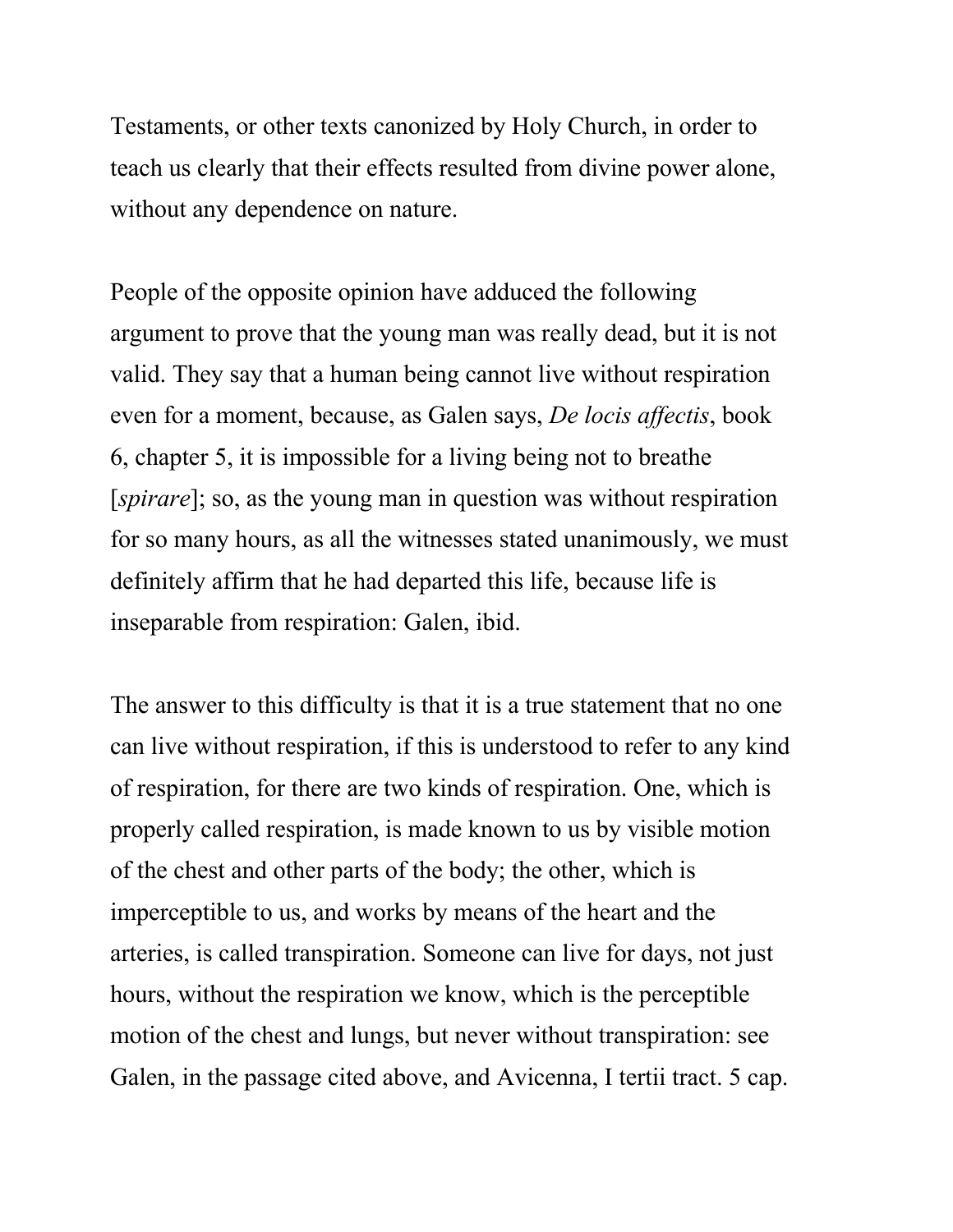12. This happens for the following reason: when innate heat reaches a point of extreme weakness, because of the violent effects of some illness, it no longer needs the amount of cooling that would demand the cooling action of the chest and lungs: Avicenna, ibid. So, because no external<sup>1</sup> signs make transpiration apparent to us, but a person is still alive as long as it is present, I cannot affirm that the young man was dead, and the witnesses cited could not affirm that he was dead from the fact that they had seen he was not breathing, because the absence of this kind of respiration cannot distinguish a dead person from a living one.

Therefore we must conclude with certainty that the only way to be certain that a person is dead is from the corpse beginning to putrefy. This had happened to Lazarus, whose corpse was stinking, as he had been dead for four days. As I have said elsewhere, his resurrection happened in this way so that there could be no doubt about whether he was dead, or whether there was clear evidence of such a great miracle.

This conclusion should be so certain that other tests to see whether someone is alive or not should have no standing, as they are all deceptive and deserve no credence. Many things of this kind are made public by various authors, and people put some faith in them

 

<sup>1</sup>Reading *extremus* in printed text as typo for *externus*.